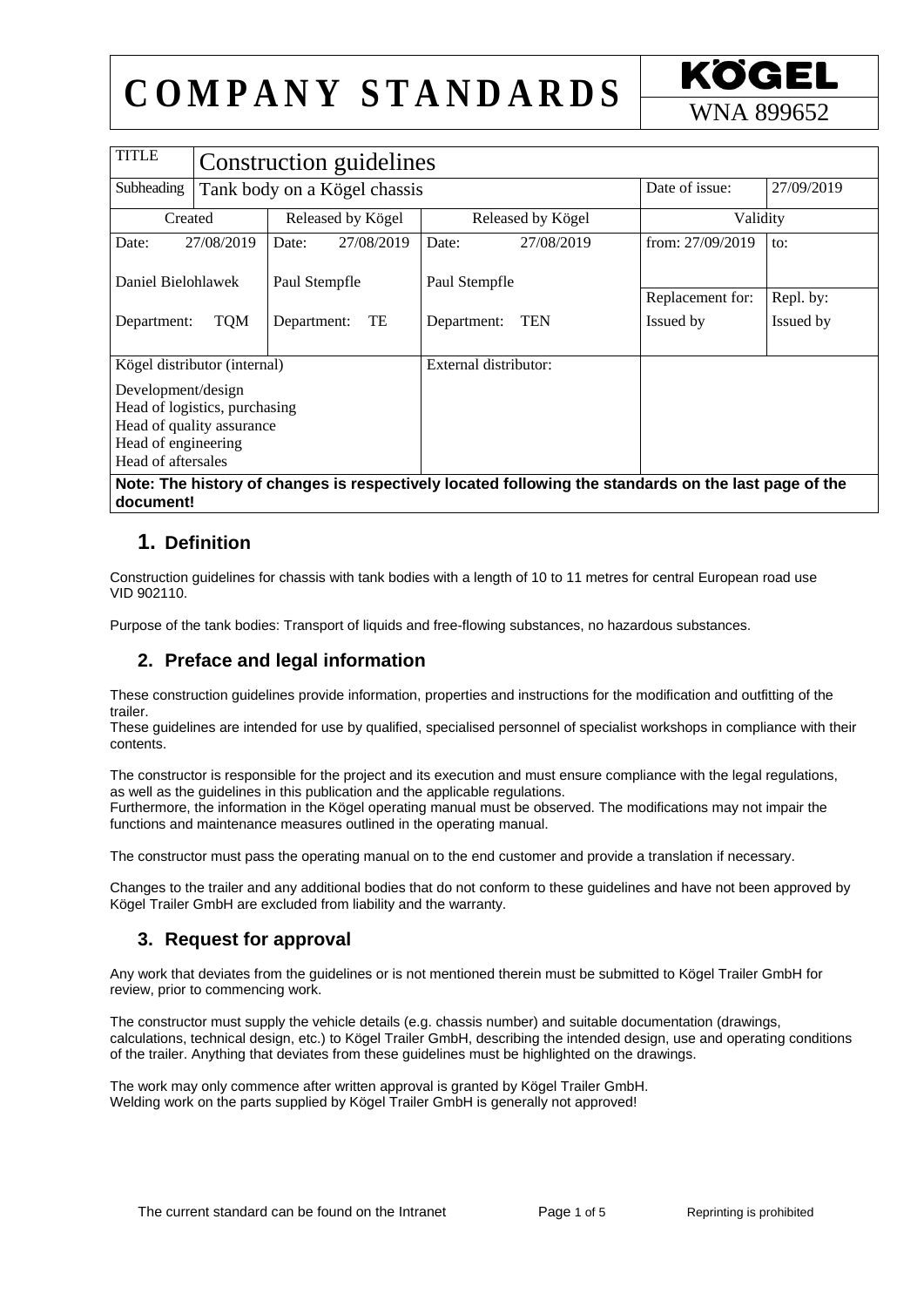## $COMPANY$   $STANDARDS$   $\frac{KOGEL}{WNA 899652}$



No changes may be made to any components that are subject to system approval.

After the work is complete, the constructor must obtain all the necessary approvals and permissions from the relevant authorities.

#### **4. Warranty**

In accordance with the Terms & Conditions, the warranty is void if:

- legal regulations are not observed;
- work is not completed according to the state of the art;
- unapproved equipment or modifications are carried out;
- the guidelines and instructions provided by Kögel Trailer GmbH for the correct execution of the work are not followed;
- the safety regulations and contents of the operating manual, including maintenance requirements, are not observed;
- the trailer is used for purposes for which it is not intended.

#### **5. Load distribution**

All limit values must be observed, as specified by Kögel Trailer GmbH. In particular, the maximum fifth wheel load and maximum axle load must be observed under all load conditions.

Additionally, the centre of gravity should be kept as low as possible and uniform weight distribution ensured.

#### **6. Materials and corrosion protection**

The outfitter must ensure adequate corrosion protection. In particular, corrosion-resistant materials must be selected for the connections between the body and the base trailer.

Changes made by the outfitter, e.g. fastenings, drilled holes, etc., which damage or remove the corrosion protection of the trailer, must be countered with suitable corrosion protection measures.

Kögel Trailer GmbH has no influence over modifications and cannot be held liable for corrosion damage and or resulting damage caused by modification of the trailer body.

The same applies to corrosion damage caused by cargo.

Damage of this kind is excluded from the warranty.

#### **7. Mechanical fastening**

The tank body is secured on the chassis using tensioning straps.

The tensioning straps must be 1,000 mm – 1,250 mm apart.

The fastening method of the tensioning straps on the top flange of the trailer chassis is shown in a photograph (Appendix 1) and a drawing (Appendix 2). The dimensions specified in the drawing must be observed.

Make sure that no cables or lines are damaged while positioning the tank body.

Make sure that any loose or disassembled components are correctly reassembled and that the tightening torque corresponds to the regulations or manufacturer's specifications (operating manual) when tightening the screws.

The modifications may not obstruct the suspension travel. The entire suspension travel must be guaranteed for the axles, springs and shock absorbers.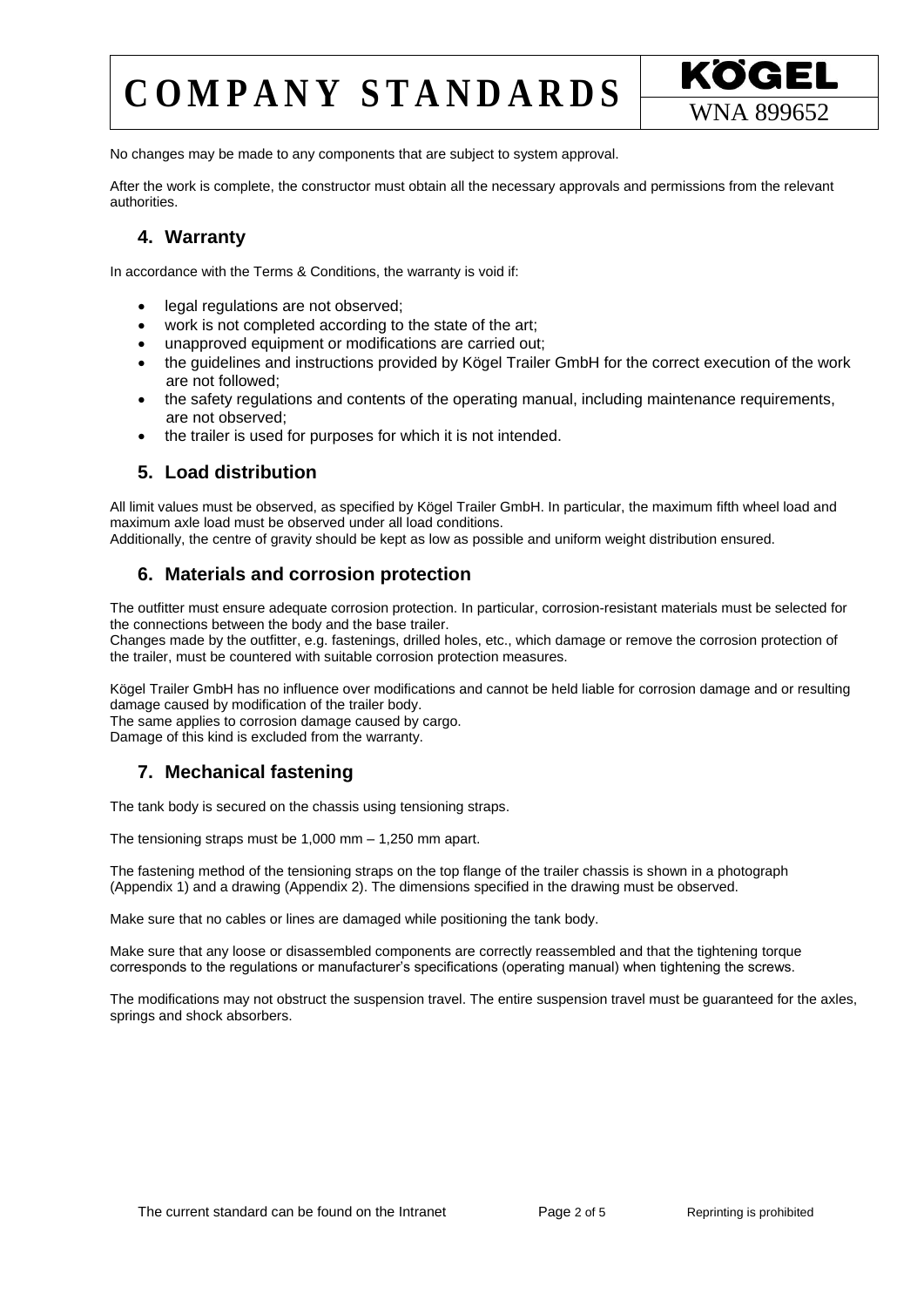## $COMPANY$   $STANDARDS$   $\overline{\text{WNA } 899652}$



#### **8. Electrical connection**

Before performing any work on the trailer, specialist personnel must ensure that it is voltage-free and remains so for the duration of the work.

Kögel Trailer GmbH has no influence on the modification or installation of electrical component and therefore cannot be held liable for such installations. Any warranty is excluded.

Electrical consumers may only be connected in the designated locations. If consumers are connected in unsuitable locations, there is a risk of fire. See circuit diagram in the operating manual.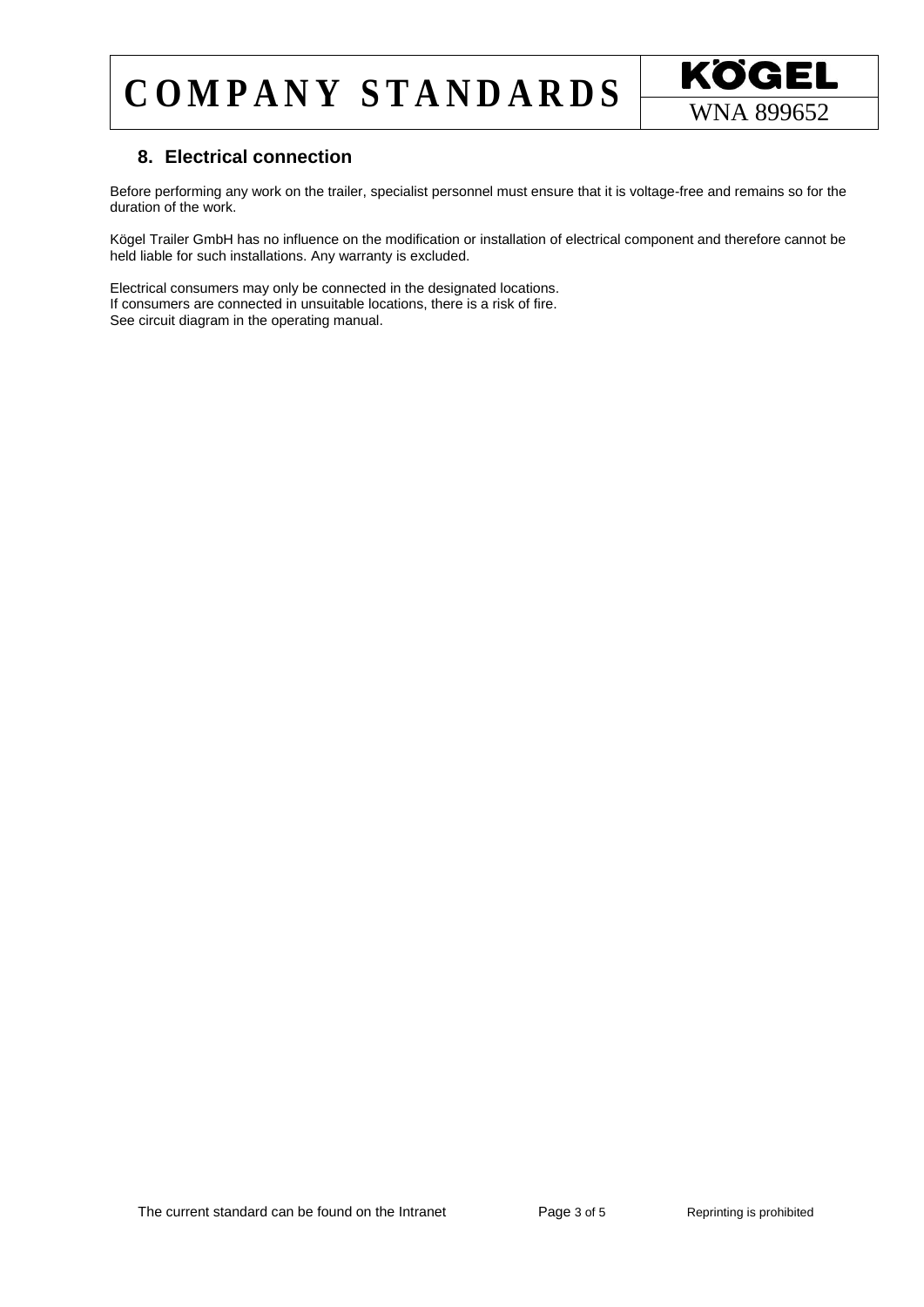# COMPANY STANDARDS WNA 899652



Appendix 1: